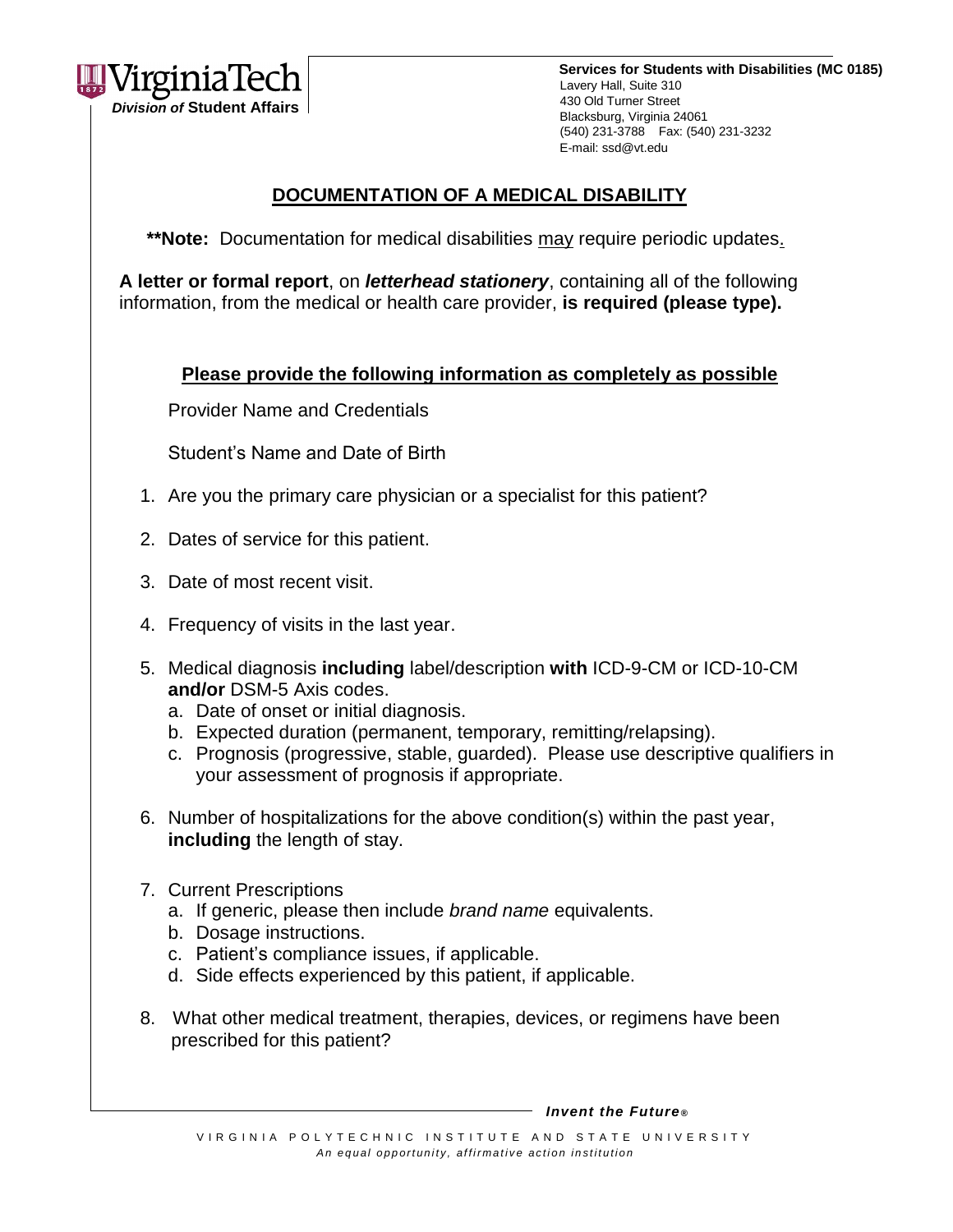- 9. Please provide a complete written narrative describing the *current functional limitations* of the patient. Information about using functional limitations in documentation of a medical disability can be found on pages 3 and 4 of this document.
	- a. Describe the functional limitation.
	- b. State the degree of limitation (mild, moderate, severe).
	- c. Explain its effect on functioning/learning *in an academic setting*.
- 10.Describe any recommendations for specific academic accommodations or other services to address the specific functional limitations identified above.
- 11.If you have specialty evaluations or reports (e.g. neuropsychological, psychiatric, visual, hearing, speech, physical therapy, occupational therapy, etc.), *pertinent to learning issues*, for this patient, then:
	- a. Include a copy if possible, or identify the service provider so we can discuss it with the student.
	- b. A current psycho-educational report may be required. Contact Services for Students with Disabilities if you have questions (540-231-3788).
- 12.Is there any other information that you believe will be helpful to us in assisting your patient in his/her academic endeavors at Virginia Tech?

**Medical or Health Care Provider Signature** and **Date** are required at the end of the report.

#### **Please note that the student/patient is responsible for any costs related to release of records.**

The SSD Office will accept documentation by facsimile, or paper copy via mail.

Please send the letter or report to:

Services for Students with Disabilities (MC 0185) Lavery Hall, Suite 310, Virginia Tech 430 Old Turner Street Blacksburg, VA 24061

FAX: (540) 231-3232

*Page 2 of 4*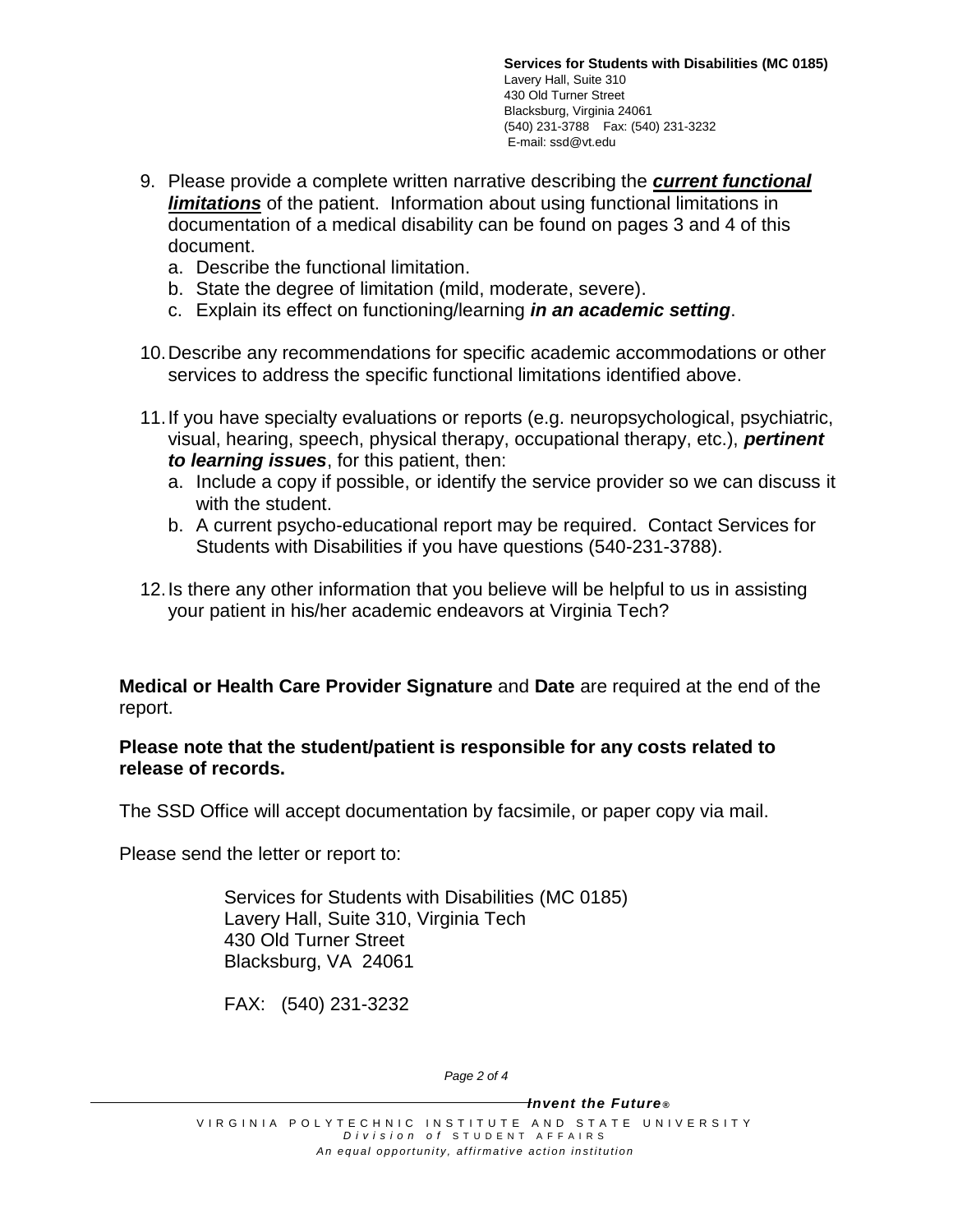# **Documentation of a Disability Using Functional Limitations**

Documentation should address functional limitations (how the student's disability will affect his/her living and learning in an academic environment).

Any recommendations for accommodations should refer specifically to the functional limitation for which the accommodation is needed. For example, a functional limitation in the area of fine motor skills might have the description, "difficulty writing due to spasms from cerebral palsy." A recommendation for the student to use an audio recorder in class or receive a peer volunteer's class notes would be reasonable. The description clearly delineates the impact of the disability on academic functioning.

**Please note**: While your input is very helpful, Services for Students with Disabilities will make the final determination in providing appropriate and reasonable accommodations in the academic setting.

**\*\*\*\*\*\*Possible areas of functioning to consider**: hearing, vision, speech, manual dexterity, general motor coordination, ambulation, activities of daily living, endurance, strength, respiration, concentration, memory, sleep quality, eating habits, social interaction, environmental sensitivities, etc.

## **Examples include** *(this is not a complete list):*

## **Fine motor skills:**

Can the student write with a pen, pencil on his/her own or with a writing device (if a device is used, what is it and can student use it on his/her own)? Can the student type without an aid or does he/she use an appliance (e.g. mouth stick, special keyboard—what kind? etc.). Will the student need someone to write for him/her on a quiz or test in the classroom? Will he/she need to tape record class lectures or need copies of another student's notes?

*Page 3 of 4*

*Invent the Future ®*